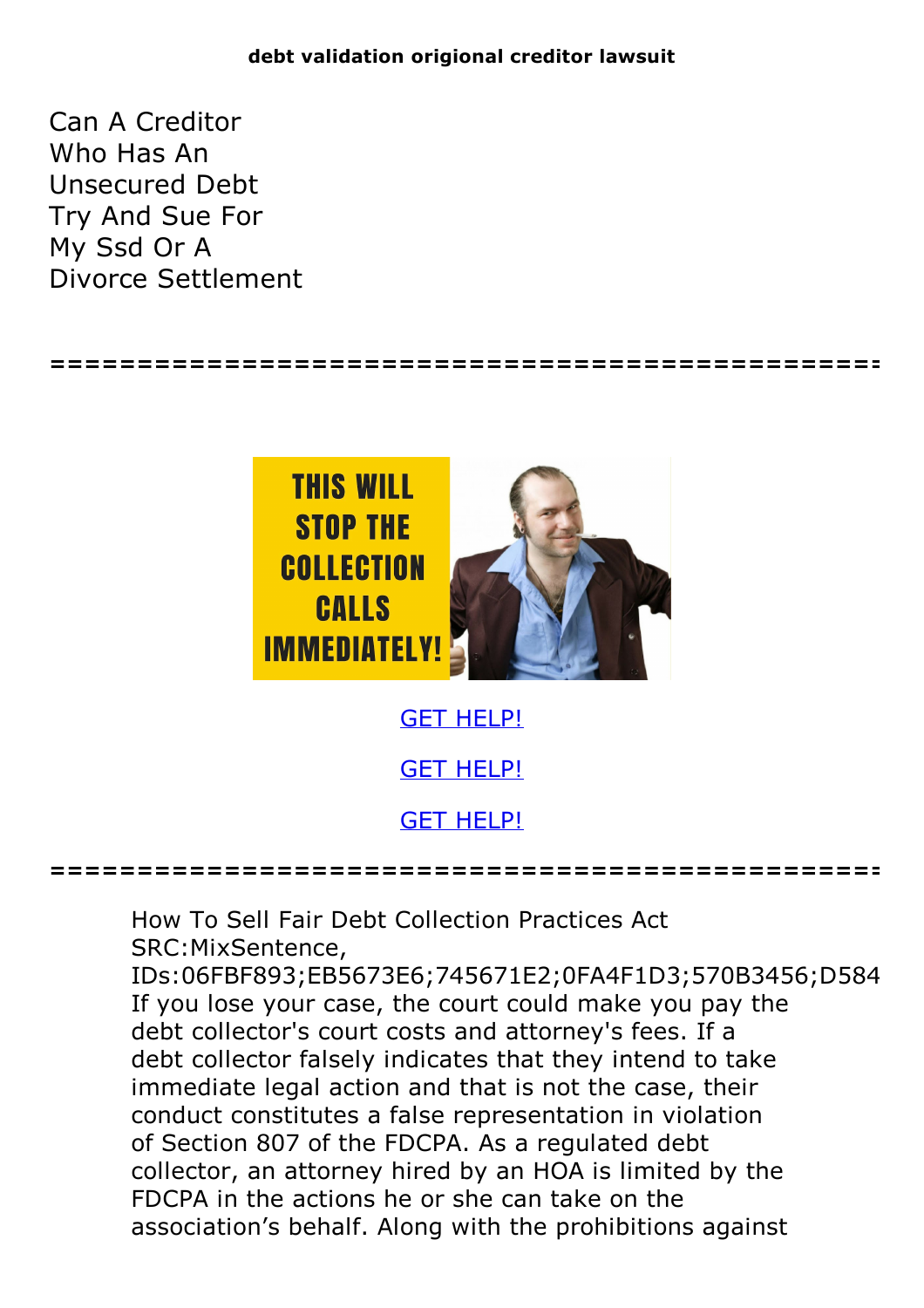harassment and misrepresentations, "debt collectors" are also required to make specified disclosures, prohibited from collecting fees not expressly allowed by agreement or law, and limited in how they can communicate with third parties about the debt. § 1692 et seq., regulates "debt collectors" who regularly attempt to collect debts owed to third parties by consumers. If you're serious about punishing them, look for a lawyer who specializes in the Fair Debt Collection Practices Act. And a member of a homeowners association who owes a debt to the association is considered a "consumer" protected by the

FDCPA.<br>The FDCPA considers repeat calls as harassment. Debt Buyers - Debt buyers purchase large portfolios of charged-off debt, and then try to collect from consumers - sometimes subjecting them to debt collection harassment. An unprofessional debt collector might try to annoy you by calling repeatedly. "There's one debt collector that even suggested that… Begin a lawsuit to collect the debt - This threat may scare you the most, however few creditors actually follow through because it is expensive to go to court and they may be unable to collect even if they do get a judgment against you. The U.S. government bailed out financial services companies like AIG, stress-tested and financially supported banks deemed "too big to fail," and even became a major stakeholder when General Motors declared bankruptcy. After our early research, we whittled our list down to 17 candidates for our best picks: Alexander Miller & Associates; American Profit Recovery; Aspen National Collections; BYL Collections; Debt Recovery Resources; IC System; Kearns, Brinen & Monaghan Inc.; Martini, Hughes & Grossman; PSI-Prestige Services Inc.; Revenue Assurance Partners LLC.; Rocket Receivables; Summit Account Resolution; The Kaplan Group; TrueAccord; TSI; Verliance Inc.; and Your Collection Solution. Soaring unemployment levels from the coronavirus

crisis on top of the second-highest level of household debt in the world means Australians need to know their rights when it comes to dealing with debt collectors. Not surprisingly, many collectors would rather not use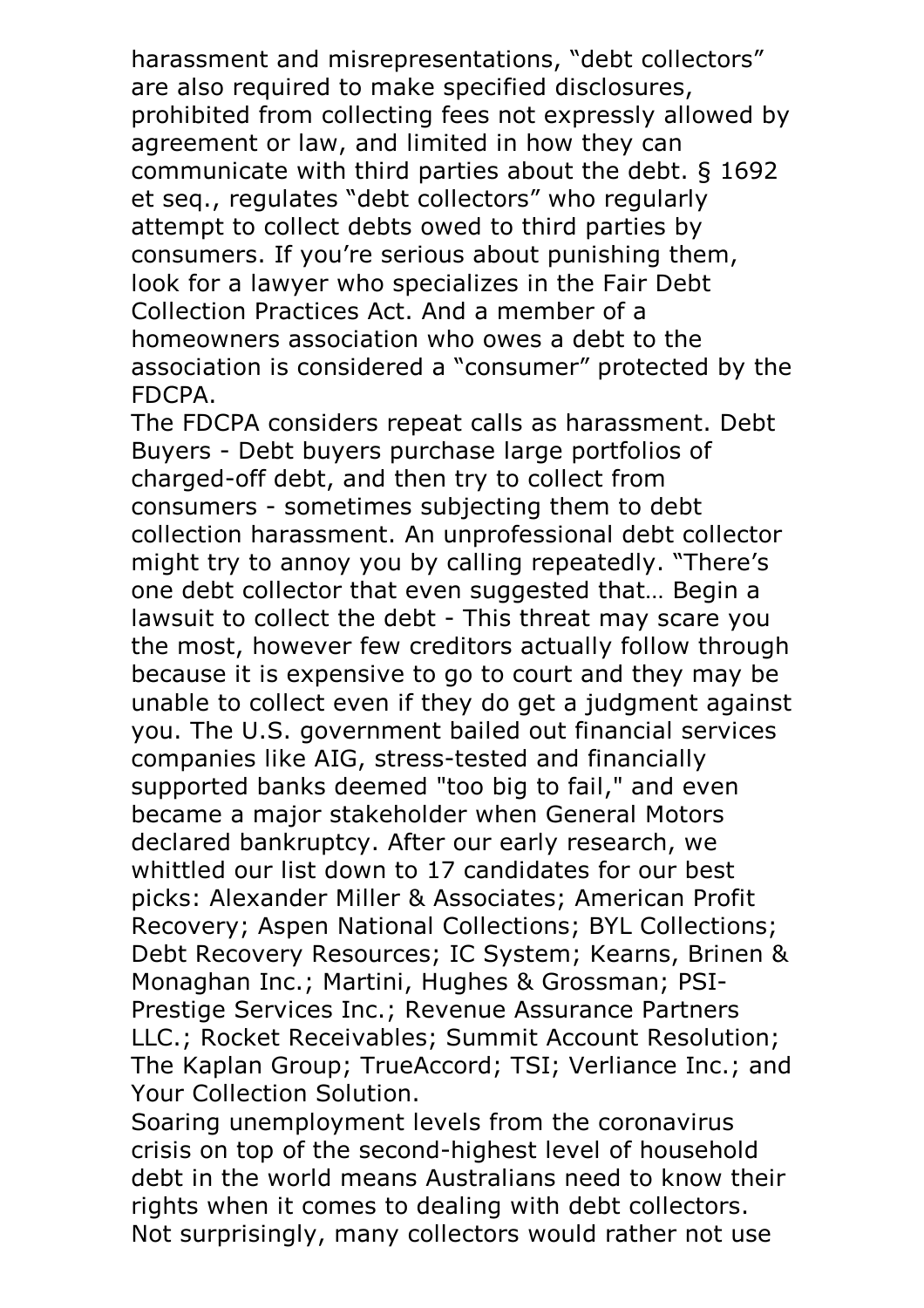their real name when on the job. But at least one court has ruled that name calling and racial or ethnic slurs are profane and abusive. HOA fees are considered "debts" under the FDCPA. The debt collector found to be in violation must pay my attorney fees. They may not call you repeatedly or continuously to harass you, though, since that is a violation of Section 806 of the FDCPA. However, under the FDCPA, there are a series of restrictions related to debt collection letters, and a debt collector that runs afoul of these restrictions can be found to be in strict violation of the FDCPA. Collection accounts are negative, regardless of whether

they are paid or not.<br>Here, you can learn about the illegal tactics and dirty tricks debt collection agencies use to put the squeeze on you, and how you can fight back. Collection agencies make their money by buying debt in bulk for pennies on the dollar from creditors and then trying to collect as much of it as they can en masse. 2. If the debt is yours and the amount is correct, it is best to pay the money you owe right away. As obvious as it may sound, the best way to keep debt collectors at bay is to pay your debt. If you are struggling to pay bills and other charges you need to seek free help and advice. The parties are also required to disclose all known witnesses and supporting documents, as well as to itemize the claimed damages and describe any insurance coverage for the claims, at this stage of the case.

Rumors, Lies and Debt Collector Harassment Lawsuit SRC:MixSentence,<br>IDs:D164A4FF:440CB54F:142057B4:9045F236:3B1B3698:74BC

IDs:D164A4FF;440CB54F;142057B4;9045F236;3B1B3698;74BC Successful re-negotiation, settlement, reduction or otherwise of the debt amount and payment terms for at least one debt of the debtor. Although this doesn't affect credit reporting, many consumers confuse the two terms. The main premise of this law is to protect the consumers and debtors from being harassed by creditors and the collection agency hired to come after what they owe. If you feel this is the case and you are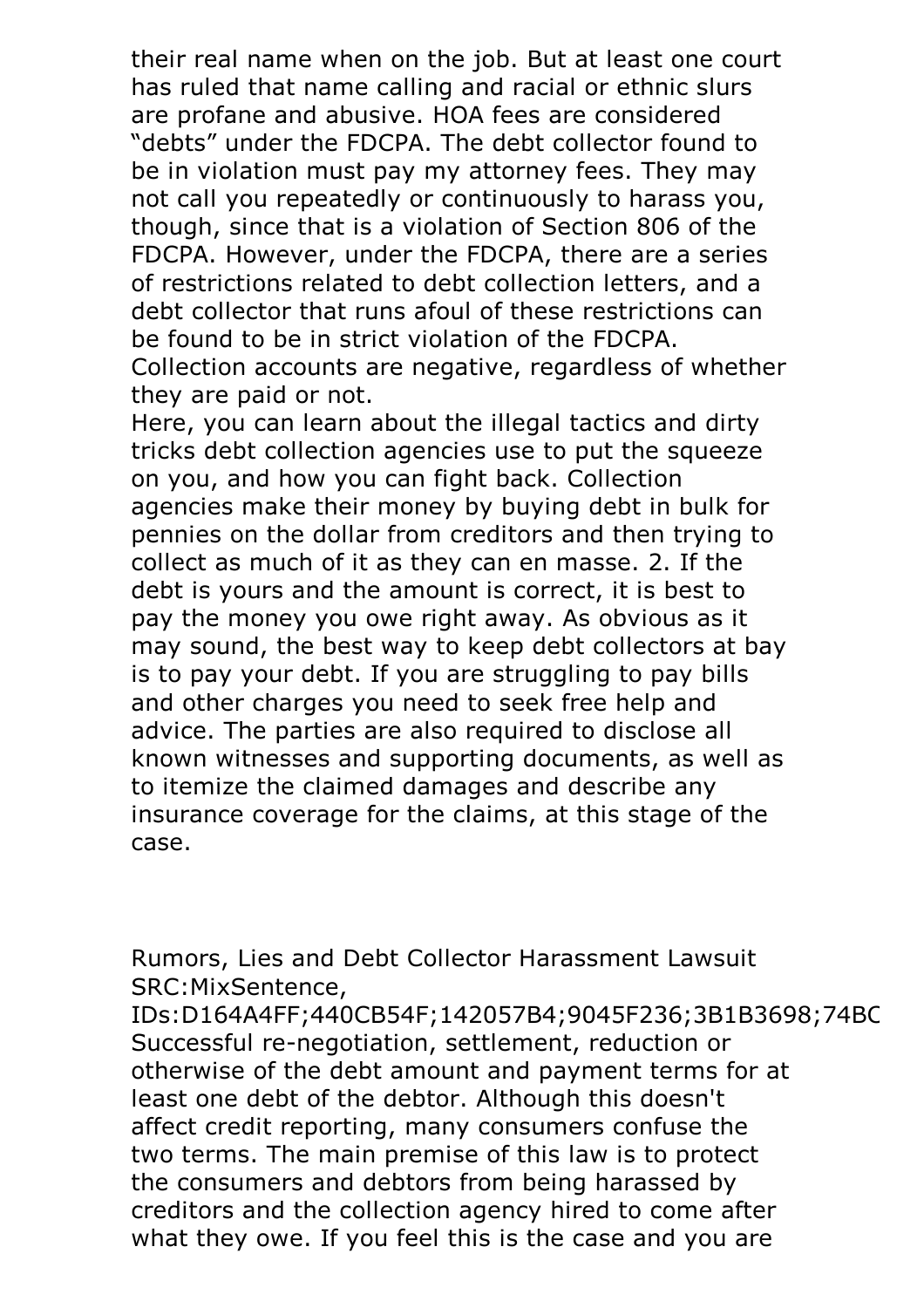being harassed, or they are breaking the law, there is something you should do. Under the law, there are ways to stop the calls and harassment. If you are being harassed by debt collectors, hiring a debt collection attorney is your best bet at putting a stop to collection creditor calls permanently. If you are in debt, you can still request for the calls and correspondence to stop and the collection agency will have to follow your request. Who are Advantis Credit?

If you do not receive a response to your initial dispute, you must monitor your credit reports and document any illegal collection activity that takes place during this time frame. Proof of initial payment made to the creditor based on the agreement that the debt relief company helped negotiate. It should also be noted that both parties should be in agreement. Submission of a written debt management plan, settlement agreement or any other agreement that is made between the creditor and the debtor. Total service fee should be an acceptable percentage of what the debtor will be saving as a result of the settlement that the debt relief will help negotiate. In conclusion, the statute of limitations can help you not be sued as a result of your debts, but it doesn't eliminate the debt completely. That's because, in most states, the statute of limitations starts on the date of your last payment. For example, even though the Ontario statute of limitations has its term set after 2 years, the collector might still try and sue you in hopes that you don't know about the statute

of limitations law in Ontario. Each state has <sup>a</sup> statute of limitations that prevents creditors from suing you for old debt. § 1692n, provides: This title does not annul, alter, or affect, or exempt any person subject to the provisions of this title from complying with the laws of any State with respect to debt collection practices, except to the extent that those laws are inconsistent with any provision of this title, and then only to the extent of the inconsistency. However, there are malpractices that are oftentimes abusive - which is why the federal government felt the need to implement a couple of protective laws against collection agencies and creditors themselves. First and foremost, you need to let them know that their actions